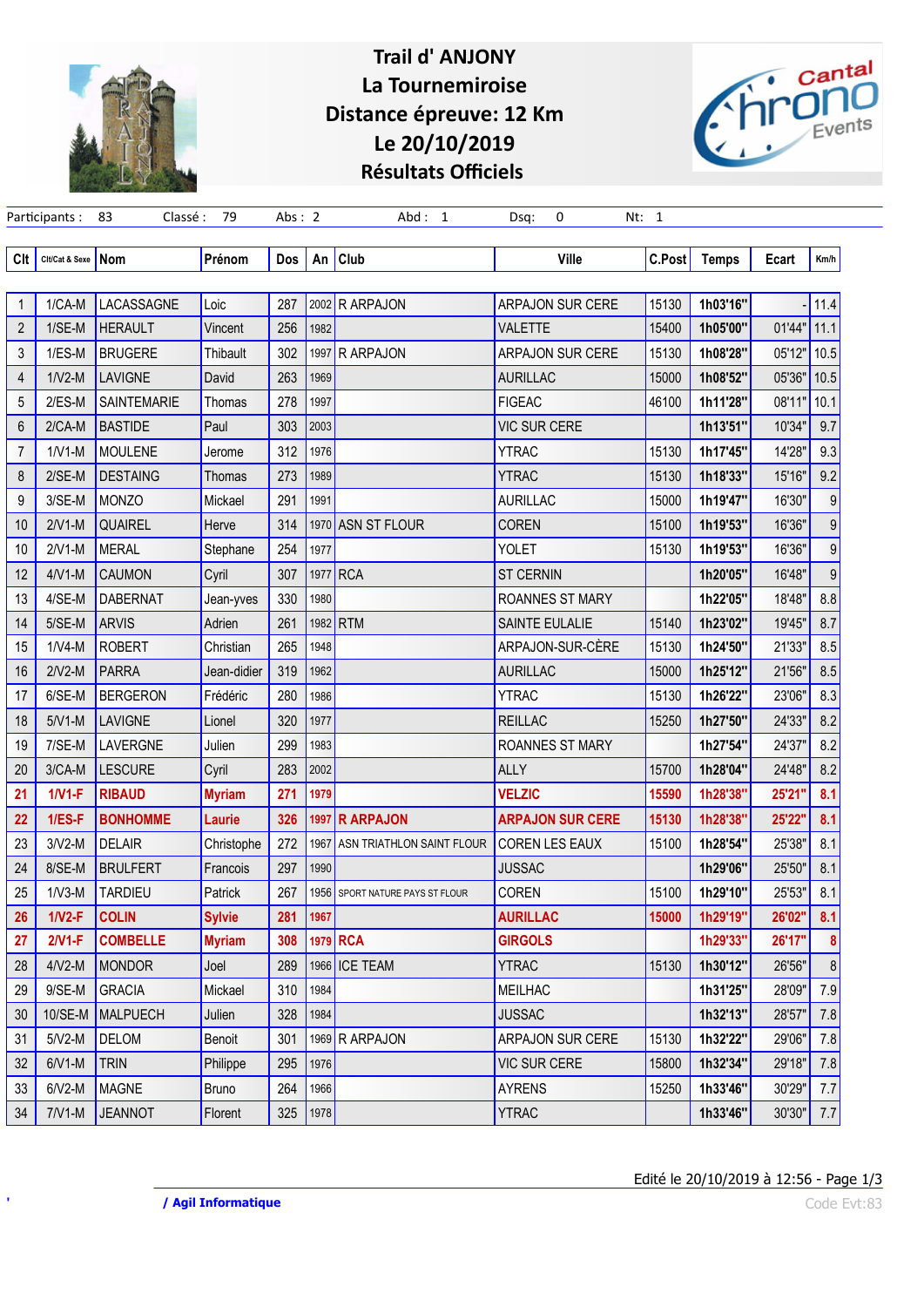| Clt | Cit/Cat & Sexe Nom |                        | Prénom            | Dos | An   | <b>Club</b>              | Ville                        | C.Post | <b>Temps</b> | Ecart    | Km/h           |
|-----|--------------------|------------------------|-------------------|-----|------|--------------------------|------------------------------|--------|--------------|----------|----------------|
| 35  | $3/V1-F$           | <b>PICHON</b>          | <b>Isabelle</b>   | 284 | 1971 |                          | <b>AURILLAC</b>              | 15000  | 1h33'47"     | 30'30"   | 7.7            |
| 36  | 8/V1-M             | <b>JOAQUIM</b>         | Antonio           | 313 | 1976 |                          |                              |        | 1h33'56"     | 30'40"   | 7.7            |
| 37  | $1/SE-F$           | <b>MION</b>            | Louise            | 306 | 1995 |                          | <b>RIOM ES MONTAGNE</b>      |        | 1h34'06"     | 30'50"   | 7.7            |
| 38  | $9/V1-M$           | <b>PARA</b>            | Remy              | 300 | 1979 |                          | <b>AURILLAC</b>              |        | 1h35'15"     | 31'59"   | 7.6            |
| 39  | $7/V2-M$           | <b>LEBRETON</b>        | Francois- xavier  | 329 | 1968 |                          | <b>AURILLAC</b>              |        | 1h37'08"     | 33'51"   | 7.4            |
| 40  | 11/SE-M            | FELIX                  | Rui               | 275 | 1996 |                          | <b>CHAMALIERES</b>           | 63400  | 1h37'18"     | 34'01"   | 7.4            |
| 40  | 11/SE-M STEIN      |                        | Adrian            | 274 | 1991 |                          | <b>OLBY</b>                  | 63210  | 1h37'18"     | 34'01"   | 7.4            |
| 42  | 13/SE-M MARTIN     |                        | Julien            | 260 | 1982 |                          | ST CIRGUES DE MALBERT        | 15140  | 1h37'40"     | 34'24"   | 7.4            |
| 43  | $2/SE-F$           | <b>MAVIER</b>          | <b>Angele</b>     | 304 |      | 1994 RANDO TRAI          | <b>MAURIAC</b>               | 15200  | 1h38'14"     | 34'57"   | 7.3            |
| 44  | 4/CA-M             | <b>LABRO</b>           | Mathieu           | 322 | 2003 |                          | <b>NAUCELLE</b>              | 15250  | 1h38'21"     | 35'04"   | 7.3            |
| 45  | 10/V1-M            | LABRO                  | Jerome            | 321 | 1975 |                          | <b>YTRAC</b>                 | 1500   | 1h38'22"     | 35'05"   | 7.3            |
| 46  | 14/SE-M            | DESTANNES              | Thibaud           | 309 | 1988 |                          | LASCELLE                     | 15590  | 1h38'58"     | 35'41"   | 7.3            |
| 47  | $3/SE-F$           | <b>MONS</b>            | Laura             | 311 | 1990 |                          | <b>LASCELLE</b>              |        | 1h38'58"     | 35'41"   | 7.3            |
| 48  | 4/SE-F             | <b>GATHIER</b>         | Johanna           | 257 | 1981 |                          | <b>ST ETIENNE LA GENESTE</b> | 19160  | 1h39'20"     | 36'03"   | 7.2            |
| 49  | 8/V2-M             | <b>BOSC</b>            | Didier            | 269 | 1968 |                          | <b>MONTMURAT</b>             | 15600  | 1h39'22"     | 36'06"   | 7.2            |
| 50  | $2/V3-M$           | <b>CHARBONNEL</b>      | Jean paul         | 270 | 1957 |                          | LA TOUR D AUVERGNE           | 63680  | 1h41'07"     | 37'51"   | 7.1            |
| 51  | $11/V1-M$          | <b>VIREMOT</b>         | Jean marc         | 292 | 1970 |                          | <b>VIC SUR CERE</b>          | 14800  | 1h42'50"     | 39'33"   | $\overline{7}$ |
| 52  | $5/SE-F$           | <b>ROLLAND</b>         | <b>Perrine</b>    | 259 | 1995 |                          | <b>AURILLAC</b>              | 15000  | 1h43'58"     | 40'41"   | 6.9            |
| 53  | 12/V1-M            | <b>SERIEYS</b>         | Vincent           | 277 | 1979 |                          | <b>AURILLAC</b>              | 15000  | 1h44'07"     | 40'50"   | 6.9            |
| 54  | $1/JU-F$           | <b>MERAND</b>          | <b>Emma</b>       | 253 | 2000 |                          | <b>PARIS</b>                 | 75017  | 1h44'41"     | 41'25"   | 6.9            |
| 55  | $2/N2-F$           | <b>PARRA MONBOISE</b>  | <b>Evelyne</b>    | 318 |      | 1966 RCA                 | <b>AURILLAC</b>              | 15000  | 1h45'04"     | 41'48"   | 6.9            |
| 56  | $9/V2-M$           | MOINAT                 | Gerard            | 288 | 1968 |                          | <b>NAUCELLES</b>             | 15250  | 1h45'05"     | 41'49"   | 6.9            |
| 57  | $4/N1-F$           | <b>BONY</b>            | Laure             | 296 |      | 1979 RTM                 | <b>ALLY</b>                  | 15700  | 1h46'26"     | 43'10"   | 6.8            |
| 58  | 10/V2-M            | <b>CHAULIAC</b>        | Philippe          | 251 | 1961 |                          | CRANDELLES                   | 15250  | 1h47'57"     | 44'40"   | 6.7            |
| 59  | $6/SE-F$           | <b>VARLET</b>          | <b>Valérie</b>    | 255 | 1994 |                          | <b>CLERMONT-FERRAND</b>      | 63000  | 1h48'27"     | 45'10"   | 6.6            |
| 60  |                    | 15/SE-M SAUZEDE        | Guillaume         | 250 | 1986 |                          | LA TALAUDIERE                | 42350  | 1h48'27"     | 45'11"   | 6.6            |
| 61  | $11/V2-M$ LAFON    |                        | Robert            | 323 | 1963 |                          | <b>MONTSALVY</b>             | 15120  | 1h49'23"     | 46'06"   | 6.6            |
| 62  | 16/SE-M TIBLE      |                        | Jean emile        | 317 |      | 1987 spiridon            | <b>SAINT CERNIN</b>          | 15300  | 1h49'43"     | 46'27"   | 6.6            |
| 63  | $7/SE-F$           | <b>BESSON</b>          | Jeanne            | 298 |      | 1990 RC ST SIMON         | <b>NAUCELLES</b>             |        | 1h49'50"     | 46'34"   | 6.6            |
| 64  | $5/V1-F$           | <b>BONIS</b>           | <b>Christelle</b> | 268 | 1973 |                          | <b>SAINT CERNIN</b>          | 15310  | 1h51'36"     | 48'19"   | 6.5            |
| 65  | 13/V1-M REYT       |                        | Jean francois     | 294 | 1970 |                          | <b>ST PAUL DES LANDES</b>    | 15250  | 1h52'20"     | 49'03"   | 6.4            |
| 66  |                    | 14/V1-M CHEVREL        | Alexandre         | 266 |      | 1970 YTRAC CLUB NATURE   | SANSAC DE MARMIESSE          | 15130  | 1h54'02"     | 50'45"   | 6.3            |
| 67  | $3/V3-M$           | <b>BARRE</b>           | Serge             | 324 | 1953 |                          | <b>BESSE</b>                 | 15140  | 1h56'14"     | 52'57"   | 6.2            |
| 68  | 17/SE-M            | <b>DE LA MENSBRUGE</b> | Bertrand          | 282 |      | 1983 RANDO TRAIL MAURIAC | <b>AURILLAC</b>              | 15000  | 1h58'21"     | 55'04"   | 6.1            |
| 69  |                    | 15/V1-M MONARD         | David             | 315 | 1976 |                          | <b>MENET</b>                 | 15400  | 1h58'43"     | 55'26"   | 6.1            |
| 70  | 8/SE-F             | <b>BEFFRIEU</b>        | <b>Aurelie</b>    | 290 | 1983 |                          | <b>SANSAC DE MARMIESSE</b>   | 15130  | 1h58'53"     | 55'37"   | 6.1            |
| 71  | $9/SE-F$           | <b>DEJARRE</b>         | <b>Noelie</b>     | 332 | 1995 |                          | <b>AURILLAC</b>              | 15000  | 2h01'47"     | 58'30"   | 5.9            |
| 72  |                    | 18/SE-M MOSSIER        | Alexandre         | 331 | 1982 |                          | <b>NAUCELLES</b>             |        | 2h04'50"     | 1h01'33" | 5.8            |
| 73  | 19/SE-M            | CAVAILLES              | Sebastien         | 305 | 1983 |                          | <b>ST CHAMANT</b>            |        | 2h04'52"     | 1h01'35" | 5.8            |
| 74  | $6/V1-F$           | <b>ESPEYRAC</b>        | <b>Magalie</b>    | 285 | 1972 |                          | <b>AURILLAC</b>              | 15000  | 2h10'04"     | 1h06'48" | 5.5            |
| 75  | $7/V1-F$           | <b>FLOTTE</b>          | <b>Sandrine</b>   | 327 | 1976 |                          | <b>ST CERNIN</b>             |        | 2h10'27"     | 1h07'10" | 5.5            |
| 76  | 8/V1-F             | <b>MORAND-REY</b>      | <b>Aline</b>      | 293 |      | 1974 RANDO TRAI          | <b>MAURIAC</b>               | 15200  | 2h11'40"     | 1h08'23" | 5.5            |
| 77  | $10/SE-F$          | <b>BOUCHY</b>          | <b>Précillia</b>  | 258 | 1992 |                          | <b>POLMINHAC</b>             | 15800  | 2h15'30"     | 1h12'14" | 5.3            |